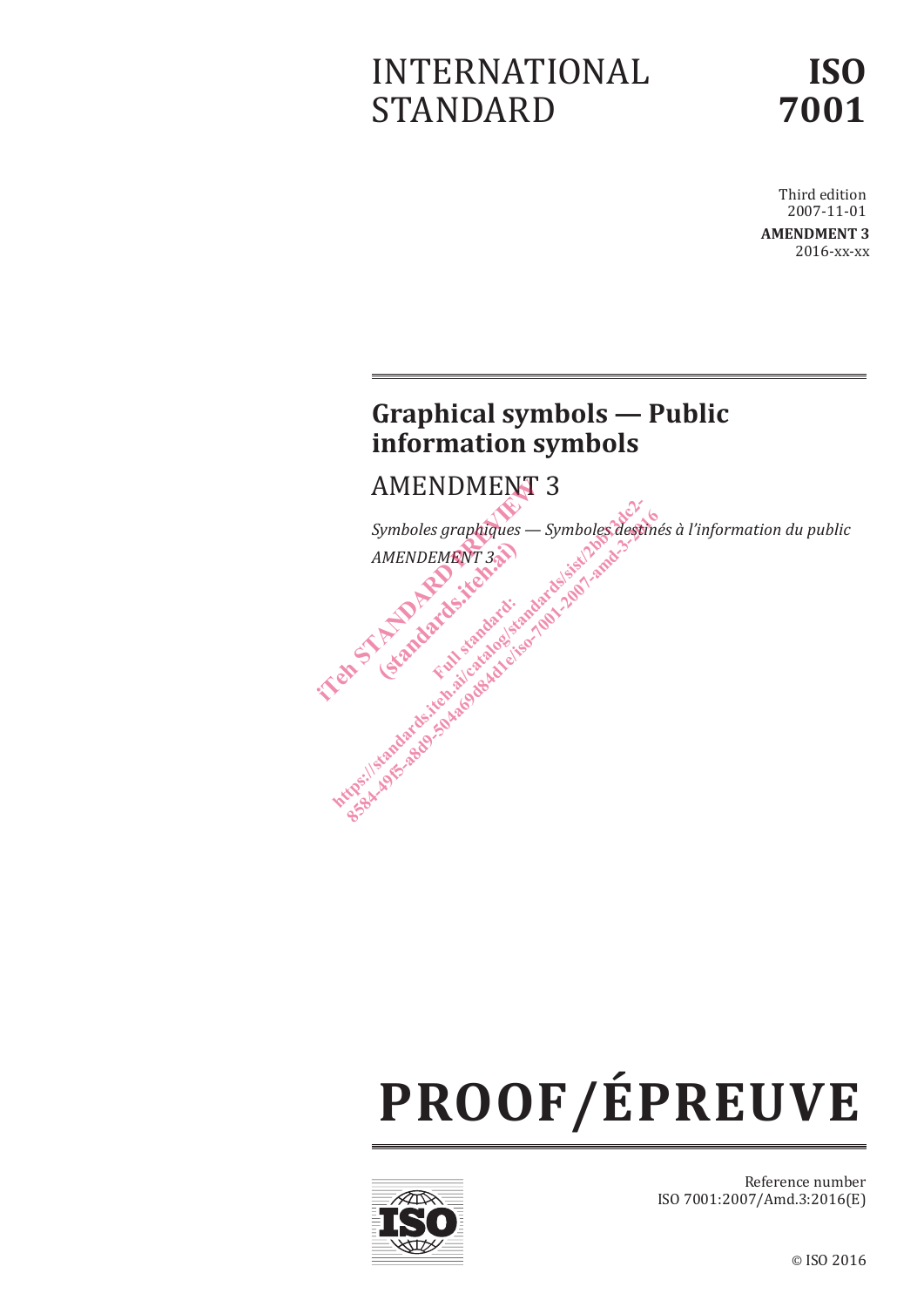



#### © ISO 2016, Published in Switzerland

All rights reserved. Unless otherwise specified, no part of this publication may be reproduced or utilized otherwise in any form or by any means, electronic or mechanical, including photocopying, or posting on the internet or an intranet, without prior written permission. Permission can be requested from either ISO at the address below or ISO's member body in the country of the requester.

ISO copyright office Ch. de Blandonnet 8 • CP 401 CH-1214 Vernier, Geneva, Switzerland Tel. +41 22 749 01 11 Fax +41 22 749 09 47 copyright@iso.org www.iso.org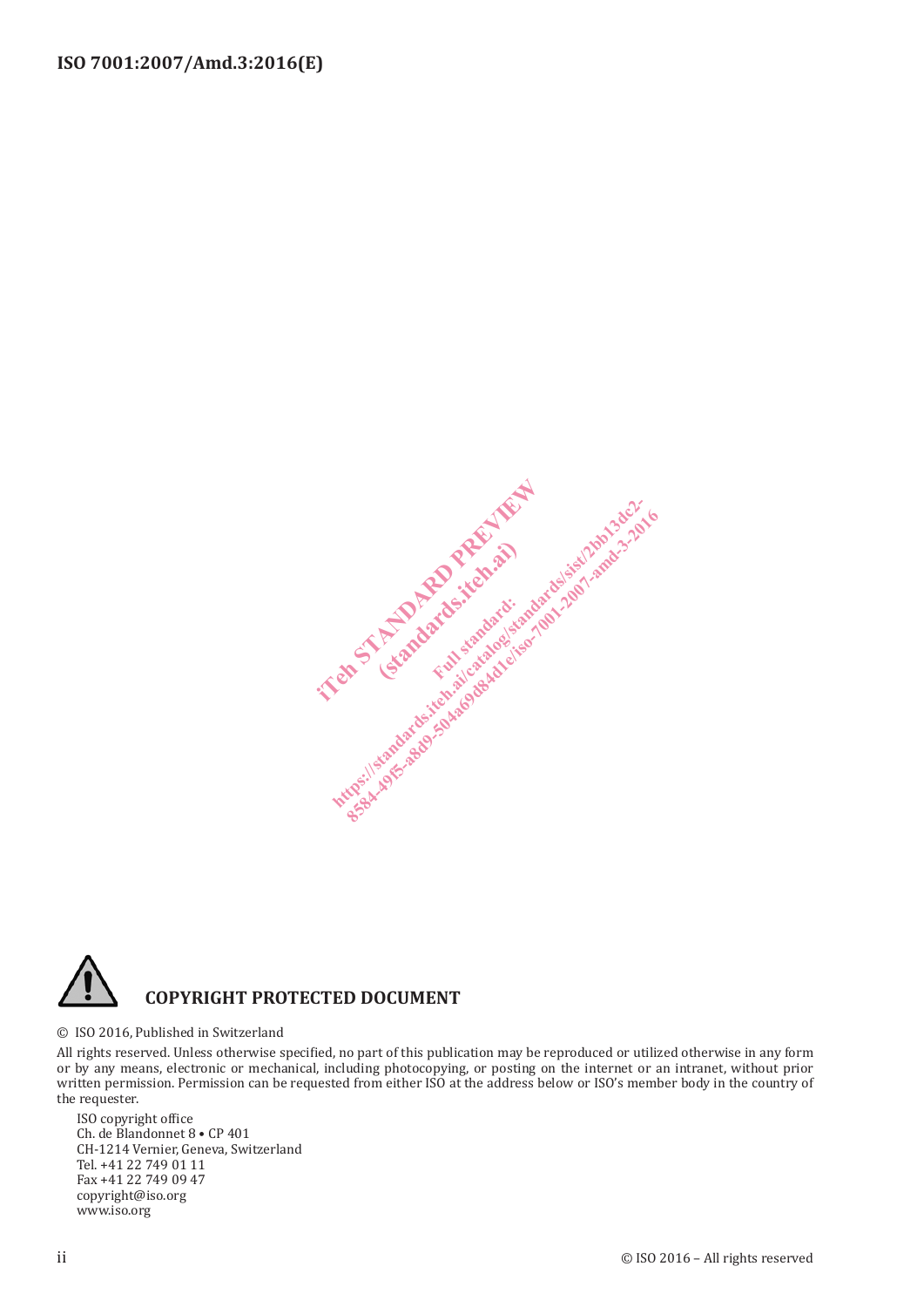#### **Foreword**

ISO (the International Organization for Standardization) is a worldwide federation of national standards bodies (ISO member bodies). The work of preparing International Standards is normally carried out through ISO technical committees. Each member body interested in a subject for which a technical committee has been established has the right to be represented on that committee. International organizations, governmental and non-governmental, in liaison with ISO, also take part in the work. ISO collaborates closely with the International Electrotechnical Commission (IEC) on all matters of electrotechnical standardization.

The procedures used to develop this document and those intended for its further maintenance are described in the ISO/IEC Directives, Part 1. In particular the different approval criteria needed for the different types of ISO documents should be noted. This document was drafted in accordance with the editorial rules of the ISO/IEC Directives, Part 2 (see www.iso.org/directives).

Attention is drawn to the possibility that some of the elements of this document may be the subject of patent rights. ISO shall not be held responsible for identifying any or all such patent rights. Details of any patent rights identified during the development of the document will be in the Introduction and/or on the ISO list of patent declarations received (see www.iso.org/patents).

Any trade name used in this document is information given for the convenience of users and does not constitute an endorsement.

For an explanation on the meaning of ISO specific terms and expressions related to conformity assessment, as well as information about ISO's adherence to the WTO principles in the Technical Barriers to Trade (TBT) see the following URL: Foreword & Supplementary information arations received (see www.iso.org<br>
s document is information given for<br>
meaning of ISO specific terms<br>
ormation about ISO's adherence to<br>
the following URL Forewords Sup<br>
for this document is ISO/TG 145, External of ISO specific to about ISO's adhere hocument is information given for the convenience to the convenience mation about HSO's adherence to the WTO<br>mation about HSO's adherence to the WTO<br>e following URL Forewords Supplementary<br>or this document is SQ/TG 145, Gr

The committee responsible for this document is ISO/TC 145, *Graphical symbols*, Subcommittee SC 1, *Public information symbols*.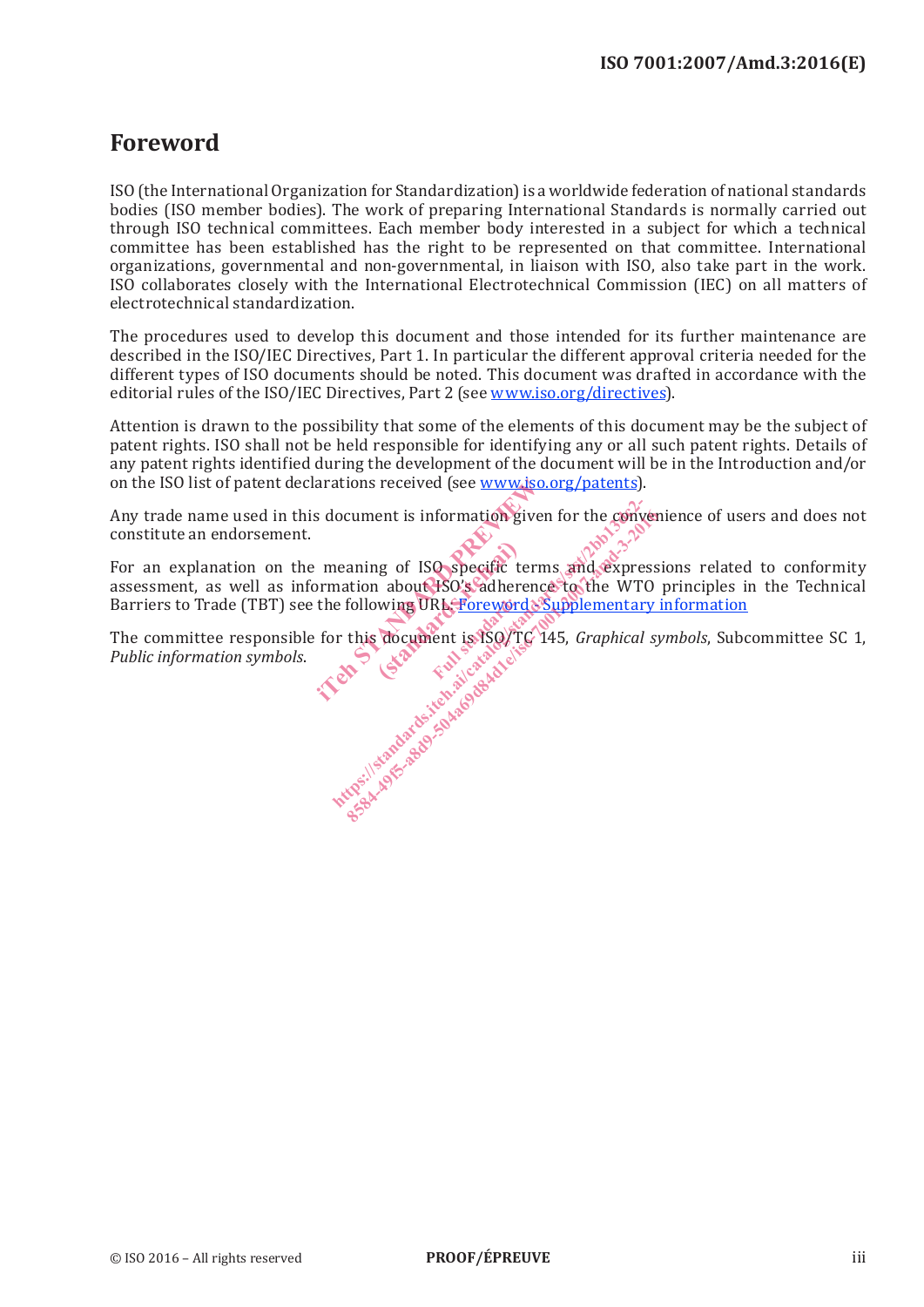in Standard Preview individual (Standards.iteh.ai) ht ps:/ standards.iteh.ai/catalog/standards/sist/2bb13dc2- [8584-49f5-a8d9-504a69d84d1e/iso-7001-2007-amd-3-2016](��F����=2�V�}}+��)q���<�*�R�:�� r5&x����l*���:������imz8�D$���jkZ��J7�r~N&%ծ���9�q�
�l�dF)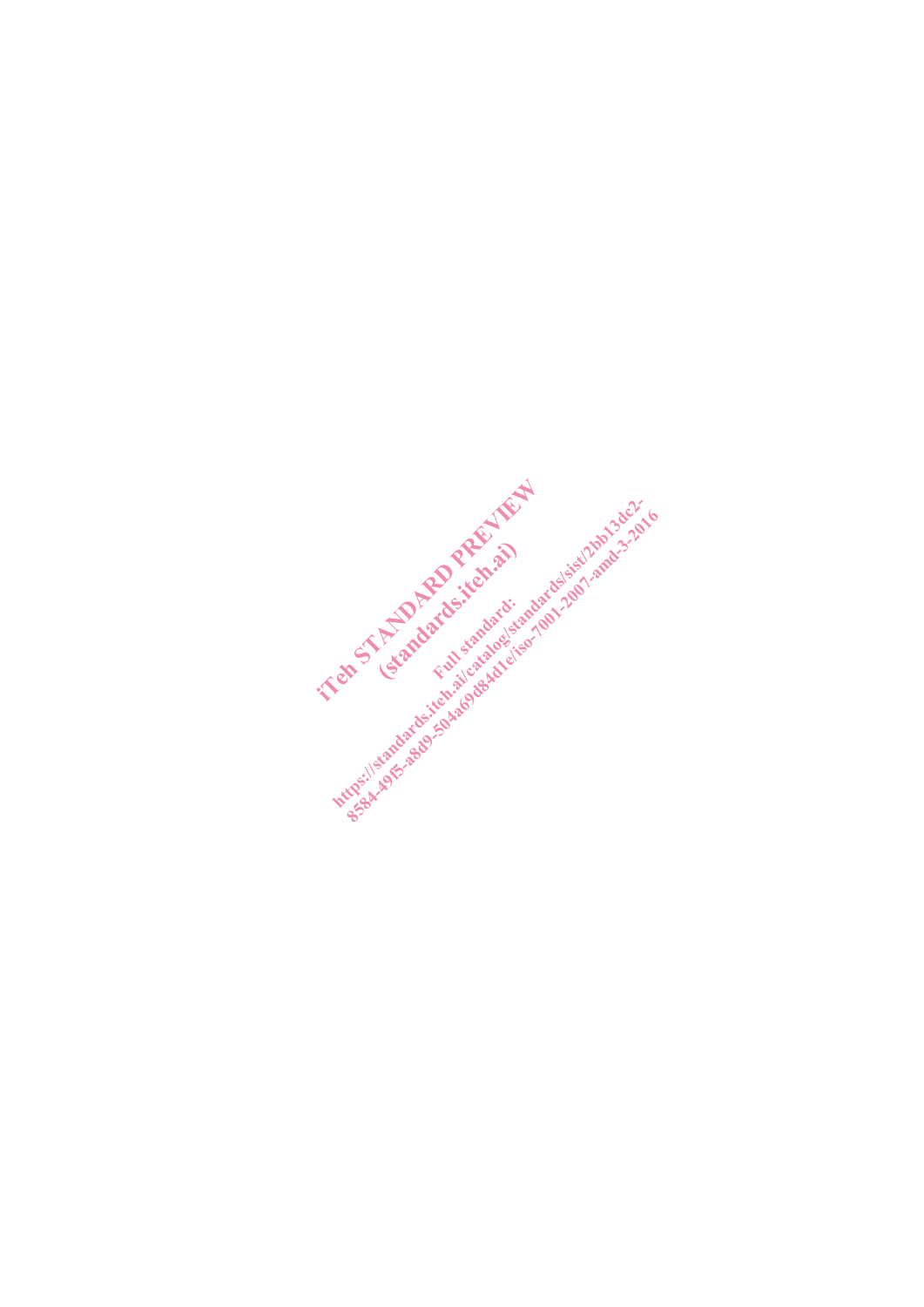## **Graphical symbols — Public information symbols**

### AMENDMENT 3

Add the following public information symbols to the alphabetical summary in Table 1 and to the summary of all symbols in Tables 2 and 7:

(Standards.iteh.ai)

- PI BP 009: Biometric facial recognition facility
- PI BP 010: Look to a point
- PI BP 011: Manual passport control
- PI BP 012: Move hair
- PI BP 013: Open passport and place on scanning device ing the Standard Previous standard Previous
- PI BP 014: Do not smile
- PI BP 015: No headwear
- PI BP 016: Wait
- PI BP 017: No sunglasses
- PI BP 018: Single person
- PI BP 019: Proceed forward
- PI CF 019: Shoeshine
- PI CF 020: Snack machine
- PI PF 037: Library
- PI PF 072: Loop for the hearing impaired ht ps:/ standards.iteh.ai/catalog/standards/sist/2bb13dc2- [8584-49f5-a8d9-504a69d84d1e/iso-7001-2007-amd-3-2016]("���`�̫O1�� v�=�䡶E����9�ݼ��K�:T��`�?���&��0�T�v�����0����KE��"!��c�� �<�c���l5��/���J��jI��n�)
- PI PF 073: Priority facilities for obese people
- PI TF 029: Rental bicycle
- PI TF 031: Quarantine
- PI TF 032: Quarantine, animal
- PI TF 033: Quarantine, people
- PI TF 034: Quarantine, plant
- PI TF 036: Self-contained camper van
- PI TF 038: Animal transportation
- PI TF 039: Bus disembarkation
- PI TF 040: Bus embarkation
- PI TF 041: Priority seats for obese people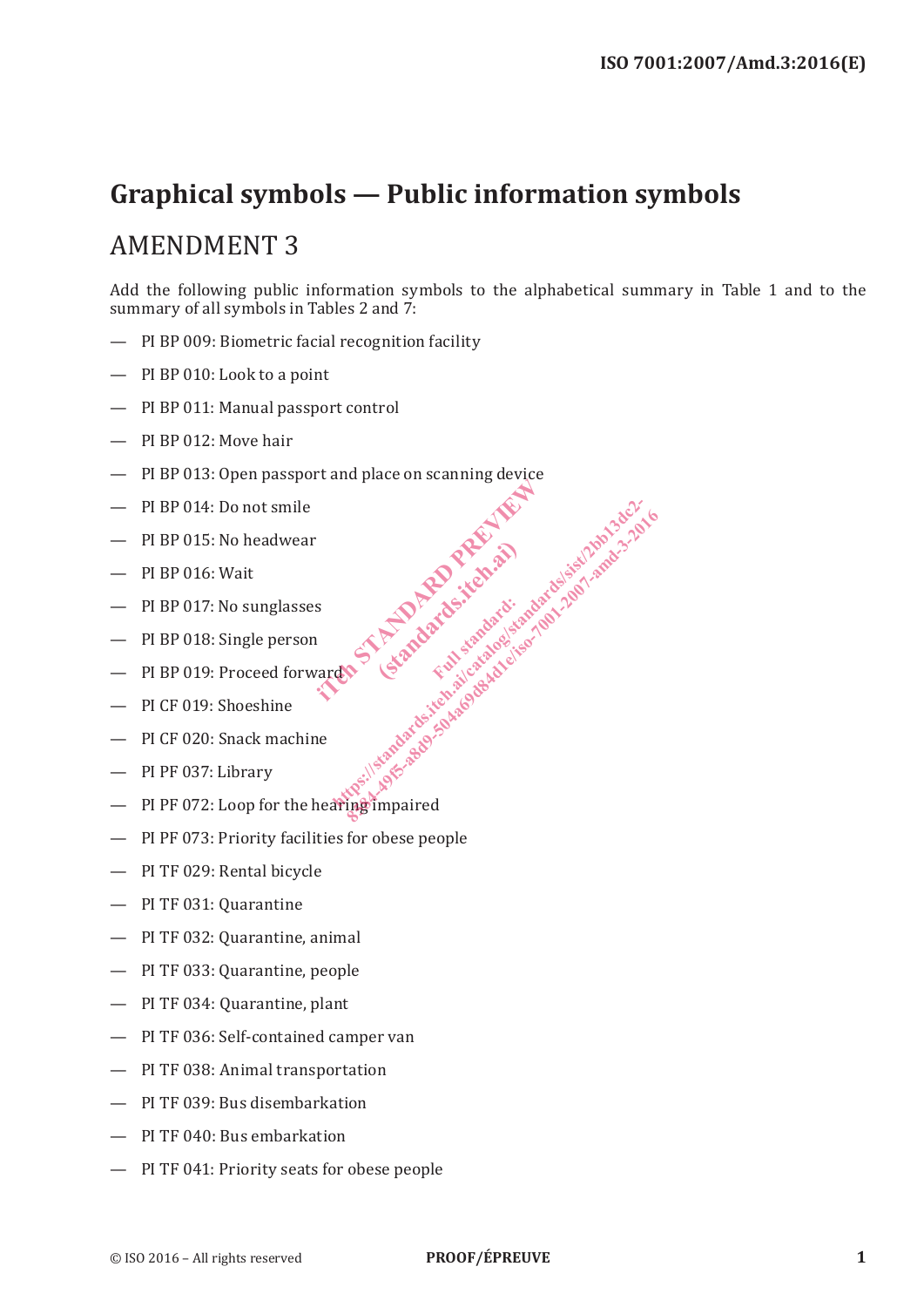#### **PI BP 009: Biometric facial recognition facility**

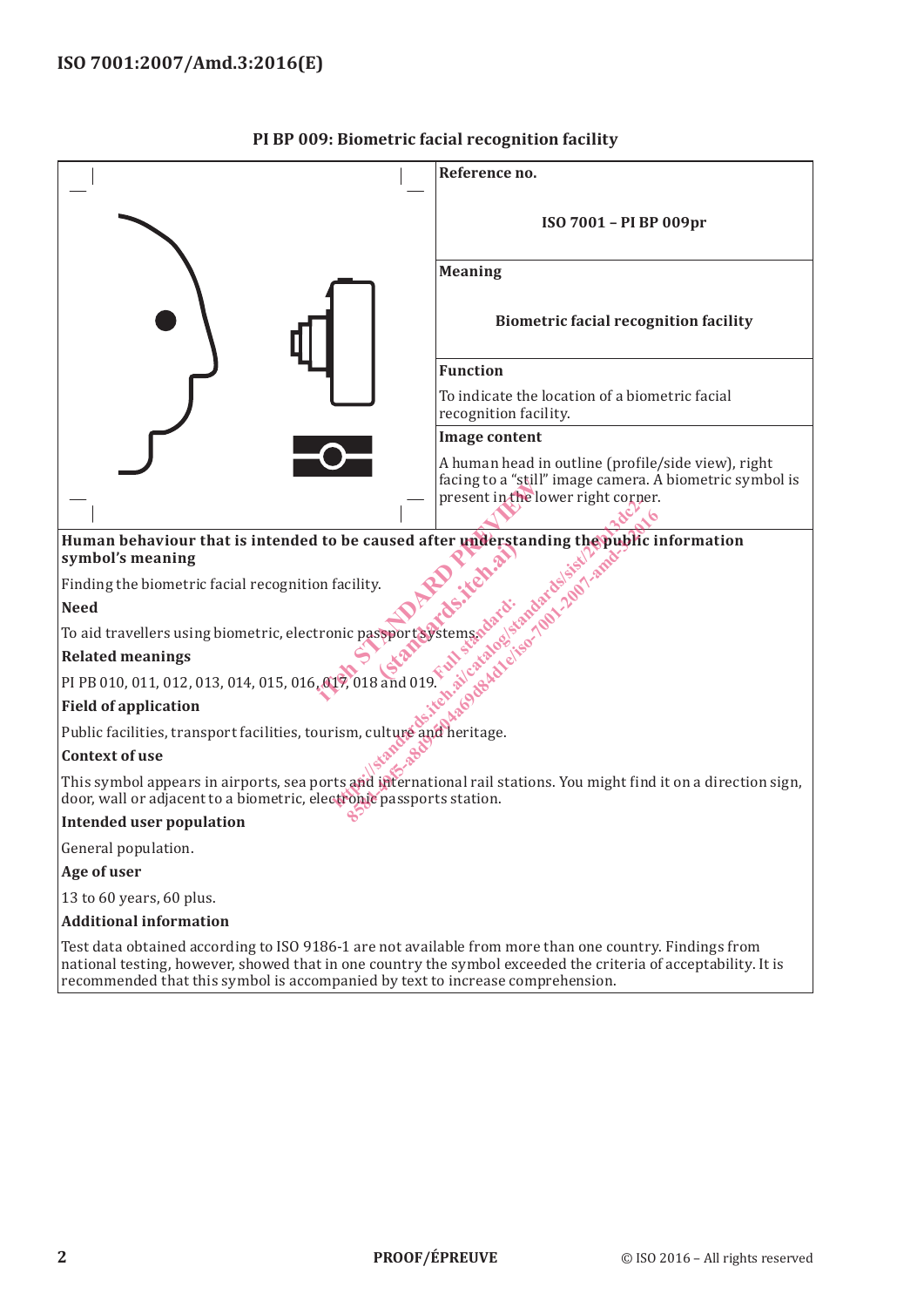#### **ISO 7001:2007/Amd.3:2016(E)**

#### **PI BP 010: Look to a point**

|                                                                                                                                                                                                                                                                                                            | Reference no.                                                                                                                                                |  |
|------------------------------------------------------------------------------------------------------------------------------------------------------------------------------------------------------------------------------------------------------------------------------------------------------------|--------------------------------------------------------------------------------------------------------------------------------------------------------------|--|
|                                                                                                                                                                                                                                                                                                            | ISO 7001 - PI BP 010pr                                                                                                                                       |  |
|                                                                                                                                                                                                                                                                                                            | <b>Meaning</b>                                                                                                                                               |  |
|                                                                                                                                                                                                                                                                                                            | Look to a point                                                                                                                                              |  |
|                                                                                                                                                                                                                                                                                                            |                                                                                                                                                              |  |
|                                                                                                                                                                                                                                                                                                            | <b>Function</b>                                                                                                                                              |  |
|                                                                                                                                                                                                                                                                                                            | To instruct a person to look directly at a camera<br>(which may not be visible) for facial recognition and<br>comparison with a pre-recorded image.          |  |
|                                                                                                                                                                                                                                                                                                            | <b>Image content</b>                                                                                                                                         |  |
|                                                                                                                                                                                                                                                                                                            | A human head in outline (profile/side view), right<br>facing. A horizontal, rightward direction arrow with<br>dotted shaft points to a small, filled circle. |  |
| Human behaviour that is intended to be caused after understanding the public information                                                                                                                                                                                                                   |                                                                                                                                                              |  |
|                                                                                                                                                                                                                                                                                                            |                                                                                                                                                              |  |
|                                                                                                                                                                                                                                                                                                            |                                                                                                                                                              |  |
| To aid travellers using biometric, electronic passport systems, 2012 and                                                                                                                                                                                                                                   |                                                                                                                                                              |  |
|                                                                                                                                                                                                                                                                                                            |                                                                                                                                                              |  |
| PI PB 009, 011, 012, 013, 014, 015, 016, 017, 018 and 019, 01                                                                                                                                                                                                                                              |                                                                                                                                                              |  |
| <b>Field of application</b>                                                                                                                                                                                                                                                                                |                                                                                                                                                              |  |
| Public facilities, transport facilities, tourism, culture and heritage.                                                                                                                                                                                                                                    |                                                                                                                                                              |  |
| <b>Context of use</b>                                                                                                                                                                                                                                                                                      |                                                                                                                                                              |  |
| This symbol appears in airports, sea-ports and international rail stations. You might find it on an electronic<br>passport (ePassport) station (eGate/SmartGate).                                                                                                                                          |                                                                                                                                                              |  |
| <b>Intended user population</b>                                                                                                                                                                                                                                                                            |                                                                                                                                                              |  |
| General population.                                                                                                                                                                                                                                                                                        |                                                                                                                                                              |  |
| Age of user                                                                                                                                                                                                                                                                                                |                                                                                                                                                              |  |
| 13 to 60 years, 60 plus.                                                                                                                                                                                                                                                                                   |                                                                                                                                                              |  |
| <b>Additional information</b>                                                                                                                                                                                                                                                                              |                                                                                                                                                              |  |
| Test data obtained according to ISO 9186-1 are not available from more than one country. Findings from<br>national testing, however, showed that in one country the symbol exceeded the criteria of acceptability. It is<br>recommended that this symbol is accompanied by text to increase comprehension. |                                                                                                                                                              |  |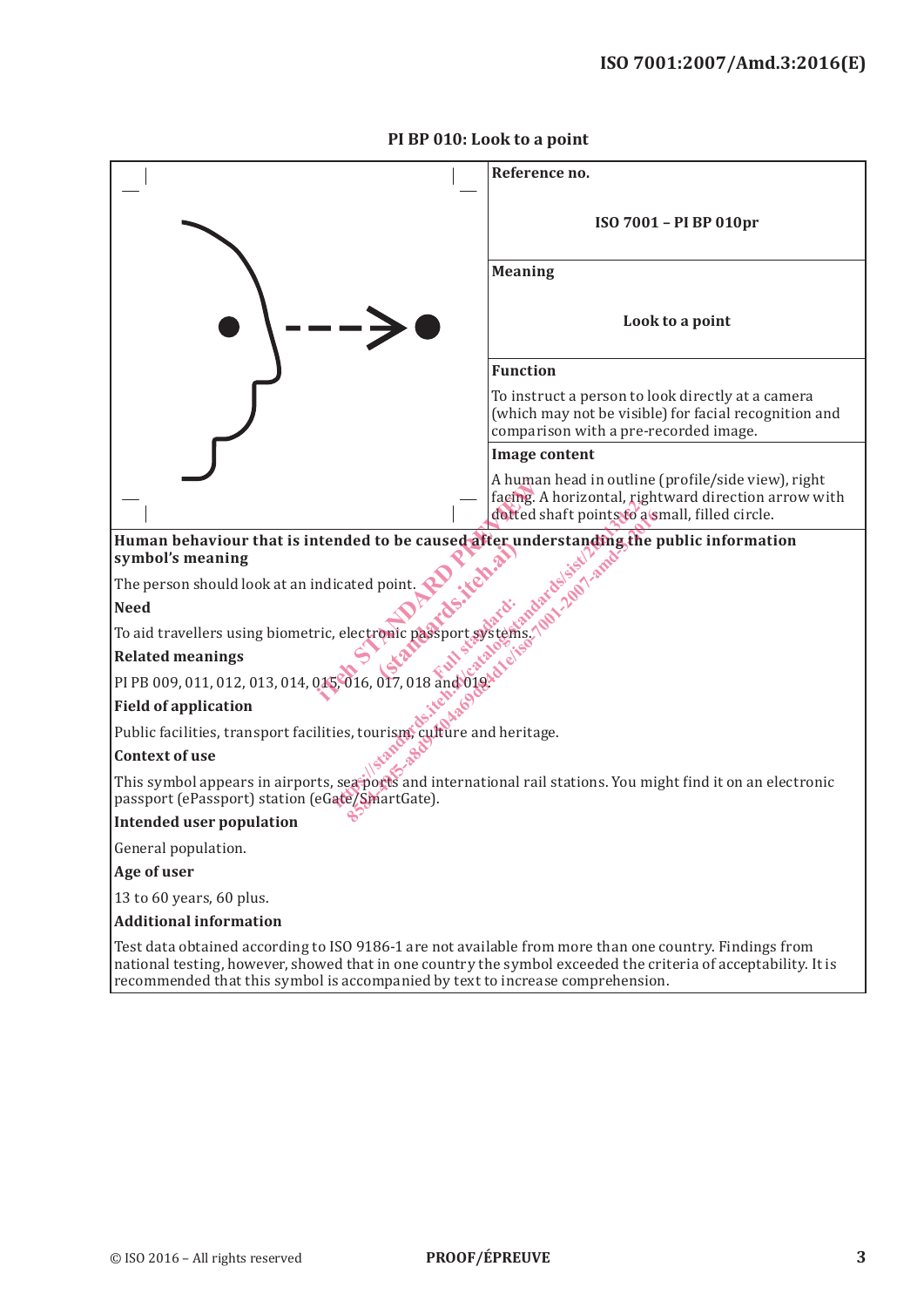|                                                                                                                                                                                                                                                                                                            | Reference no.                                                                                                                                                                                                                                                                                        |  |
|------------------------------------------------------------------------------------------------------------------------------------------------------------------------------------------------------------------------------------------------------------------------------------------------------------|------------------------------------------------------------------------------------------------------------------------------------------------------------------------------------------------------------------------------------------------------------------------------------------------------|--|
|                                                                                                                                                                                                                                                                                                            | ISO 7001 - PI BP 011pr                                                                                                                                                                                                                                                                               |  |
|                                                                                                                                                                                                                                                                                                            | <b>Meaning</b>                                                                                                                                                                                                                                                                                       |  |
|                                                                                                                                                                                                                                                                                                            | <b>Manual passport control</b>                                                                                                                                                                                                                                                                       |  |
|                                                                                                                                                                                                                                                                                                            | <b>Function</b>                                                                                                                                                                                                                                                                                      |  |
|                                                                                                                                                                                                                                                                                                            | To instruct a passenger to go to manual passport<br>control (the electronic passport system having been<br>unsuccessful).                                                                                                                                                                            |  |
|                                                                                                                                                                                                                                                                                                            | <b>Image content</b>                                                                                                                                                                                                                                                                                 |  |
|                                                                                                                                                                                                                                                                                                            | On the upper left, a partially open passport with the<br>biometric symbol on the cover. On the upper right,<br>the torso, arms and head of a uniformed official. In<br>the centre, a horizontal bar representing a counter.<br>On the lower left (below the counter), a rightward<br>pointing arrow. |  |
| Human behaviour that is intended to be caused after understanding the public information                                                                                                                                                                                                                   |                                                                                                                                                                                                                                                                                                      |  |
| symbol's meaning                                                                                                                                                                                                                                                                                           |                                                                                                                                                                                                                                                                                                      |  |
| The passenger should go directly to the attended passport control station.                                                                                                                                                                                                                                 |                                                                                                                                                                                                                                                                                                      |  |
| <b>Need</b>                                                                                                                                                                                                                                                                                                |                                                                                                                                                                                                                                                                                                      |  |
| To aid travellers using biometric, electronic passport systems                                                                                                                                                                                                                                             |                                                                                                                                                                                                                                                                                                      |  |
| PI PB 009, 010, 012, 013, 014, 015, 016, 017, 018 and 019.000                                                                                                                                                                                                                                              |                                                                                                                                                                                                                                                                                                      |  |
|                                                                                                                                                                                                                                                                                                            |                                                                                                                                                                                                                                                                                                      |  |
|                                                                                                                                                                                                                                                                                                            |                                                                                                                                                                                                                                                                                                      |  |
| Public facilities, transport facilities, tourism, culture and heritage.                                                                                                                                                                                                                                    |                                                                                                                                                                                                                                                                                                      |  |
| <b>Context of use</b><br>This symbol appears in airports, sea ports and international rail stations. You might find it on an electronic<br>passport (ePassport) station (eGate/SmartGate).                                                                                                                 |                                                                                                                                                                                                                                                                                                      |  |
| <b>Intended user population</b>                                                                                                                                                                                                                                                                            |                                                                                                                                                                                                                                                                                                      |  |
| General population.                                                                                                                                                                                                                                                                                        |                                                                                                                                                                                                                                                                                                      |  |
| Age of user                                                                                                                                                                                                                                                                                                |                                                                                                                                                                                                                                                                                                      |  |
| 13 to 60 years, 60 plus.                                                                                                                                                                                                                                                                                   |                                                                                                                                                                                                                                                                                                      |  |
| <b>Additional information</b>                                                                                                                                                                                                                                                                              |                                                                                                                                                                                                                                                                                                      |  |
| Test data obtained according to ISO 9186-1 are not available from more than one country. Findings from<br>national testing, however, showed that in one country the symbol exceeded the criteria of acceptability. It is<br>recommended that this symbol is accompanied by text to increase comprehension. |                                                                                                                                                                                                                                                                                                      |  |
| The arrow may be orientated to the left if the manual passport control is in that direction.                                                                                                                                                                                                               |                                                                                                                                                                                                                                                                                                      |  |
|                                                                                                                                                                                                                                                                                                            |                                                                                                                                                                                                                                                                                                      |  |

#### **PI BP 011: Manual passport control**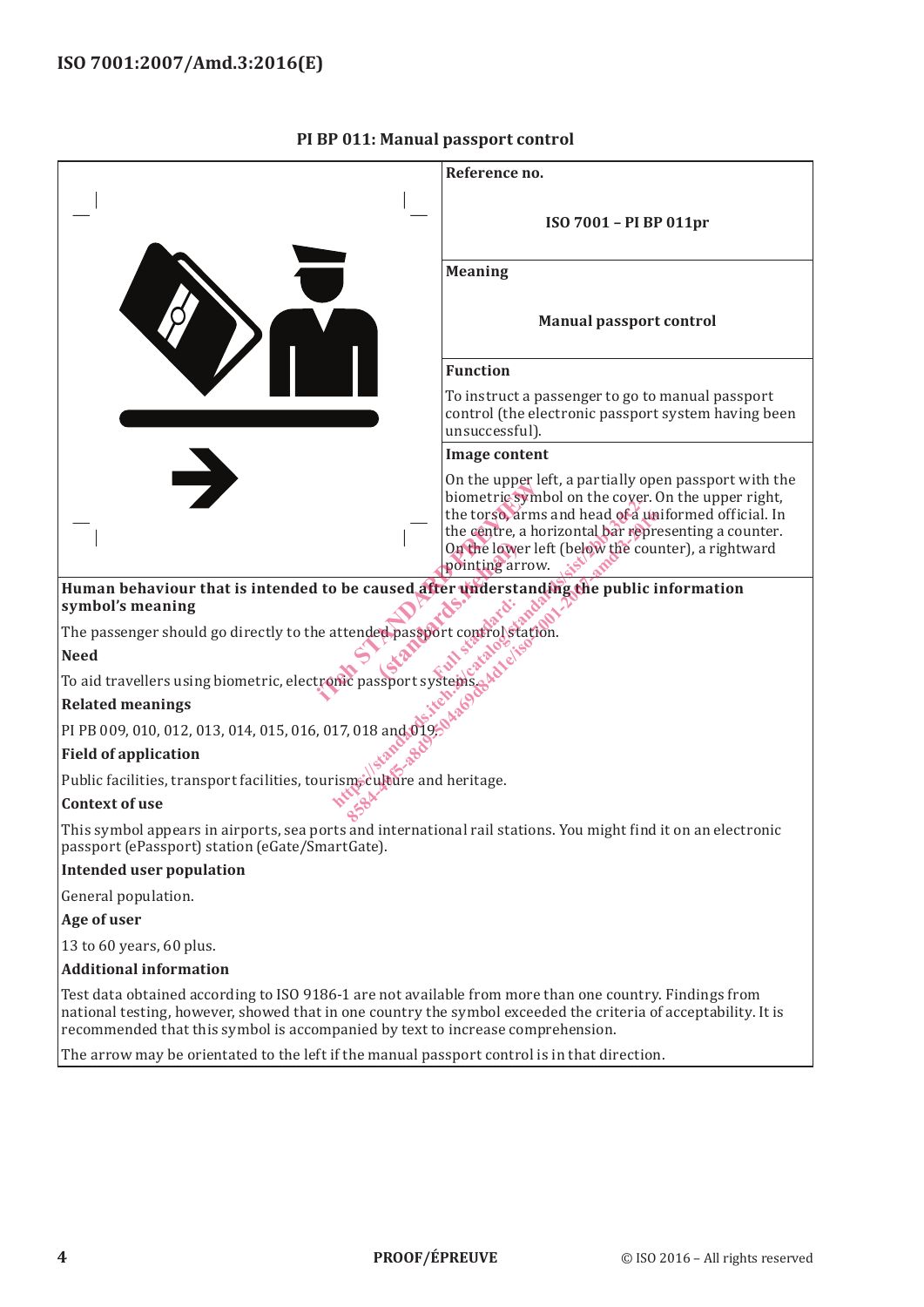#### **ISO 7001:2007/Amd.3:2016(E)**

**PI BP 012: Move hair**

|                                                                                                                                                                                                                                                                                                            | Reference no.                                                                                                                                                                                                                                        |  |
|------------------------------------------------------------------------------------------------------------------------------------------------------------------------------------------------------------------------------------------------------------------------------------------------------------|------------------------------------------------------------------------------------------------------------------------------------------------------------------------------------------------------------------------------------------------------|--|
|                                                                                                                                                                                                                                                                                                            | ISO 7001 - PI BP 012pr                                                                                                                                                                                                                               |  |
|                                                                                                                                                                                                                                                                                                            | <b>Meaning</b>                                                                                                                                                                                                                                       |  |
|                                                                                                                                                                                                                                                                                                            | <b>Move hair</b>                                                                                                                                                                                                                                     |  |
|                                                                                                                                                                                                                                                                                                            | <b>Function</b>                                                                                                                                                                                                                                      |  |
|                                                                                                                                                                                                                                                                                                            | To instruct a person to move hair away from their<br>face and eyes for photographic imaging.                                                                                                                                                         |  |
|                                                                                                                                                                                                                                                                                                            | <b>Image content</b>                                                                                                                                                                                                                                 |  |
|                                                                                                                                                                                                                                                                                                            | A frontal, outline view of a human head with black<br>hair and a fringe. The persons left eye and mouth are<br>visible. An arrow with a long, curved shaft moves<br>from the centre of the face to the top left of the<br>symbol on top of the hair. |  |
| Human behaviour that is intended to be caused after understanding the public information                                                                                                                                                                                                                   |                                                                                                                                                                                                                                                      |  |
| symbol's meaning                                                                                                                                                                                                                                                                                           |                                                                                                                                                                                                                                                      |  |
| The person should move any hair over the face away from the eyes and upper face.                                                                                                                                                                                                                           |                                                                                                                                                                                                                                                      |  |
| <b>Need</b>                                                                                                                                                                                                                                                                                                |                                                                                                                                                                                                                                                      |  |
| To aid travellers using biometric, electronic passport systems!                                                                                                                                                                                                                                            |                                                                                                                                                                                                                                                      |  |
| <b>Related meanings</b>                                                                                                                                                                                                                                                                                    |                                                                                                                                                                                                                                                      |  |
| PI PB 009, 010, 011, 013, 014, 015, 016, 017, 018 and 019.                                                                                                                                                                                                                                                 |                                                                                                                                                                                                                                                      |  |
| <b>Field of application</b>                                                                                                                                                                                                                                                                                |                                                                                                                                                                                                                                                      |  |
| Public facilities, transport facilities, tourism, culture and heritage.<br><b>Context of use</b>                                                                                                                                                                                                           |                                                                                                                                                                                                                                                      |  |
| This symbol appears in airports, sea ports and international rail stations. You might find it on an electronic<br>passport (ePassport) station (eGate/SmartGate).                                                                                                                                          |                                                                                                                                                                                                                                                      |  |
| <b>Intended user population</b>                                                                                                                                                                                                                                                                            |                                                                                                                                                                                                                                                      |  |
| General population.                                                                                                                                                                                                                                                                                        |                                                                                                                                                                                                                                                      |  |
| Age of user                                                                                                                                                                                                                                                                                                |                                                                                                                                                                                                                                                      |  |
| 13 to 60 years, 60 plus.                                                                                                                                                                                                                                                                                   |                                                                                                                                                                                                                                                      |  |
| <b>Additional information</b>                                                                                                                                                                                                                                                                              |                                                                                                                                                                                                                                                      |  |
| Test data obtained according to ISO 9186-1 are not available from more than one country. Findings from<br>national testing, however, showed that in one country the symbol exceeded the criteria of acceptability. It is<br>recommended that this symbol is accompanied by text to increase comprehension. |                                                                                                                                                                                                                                                      |  |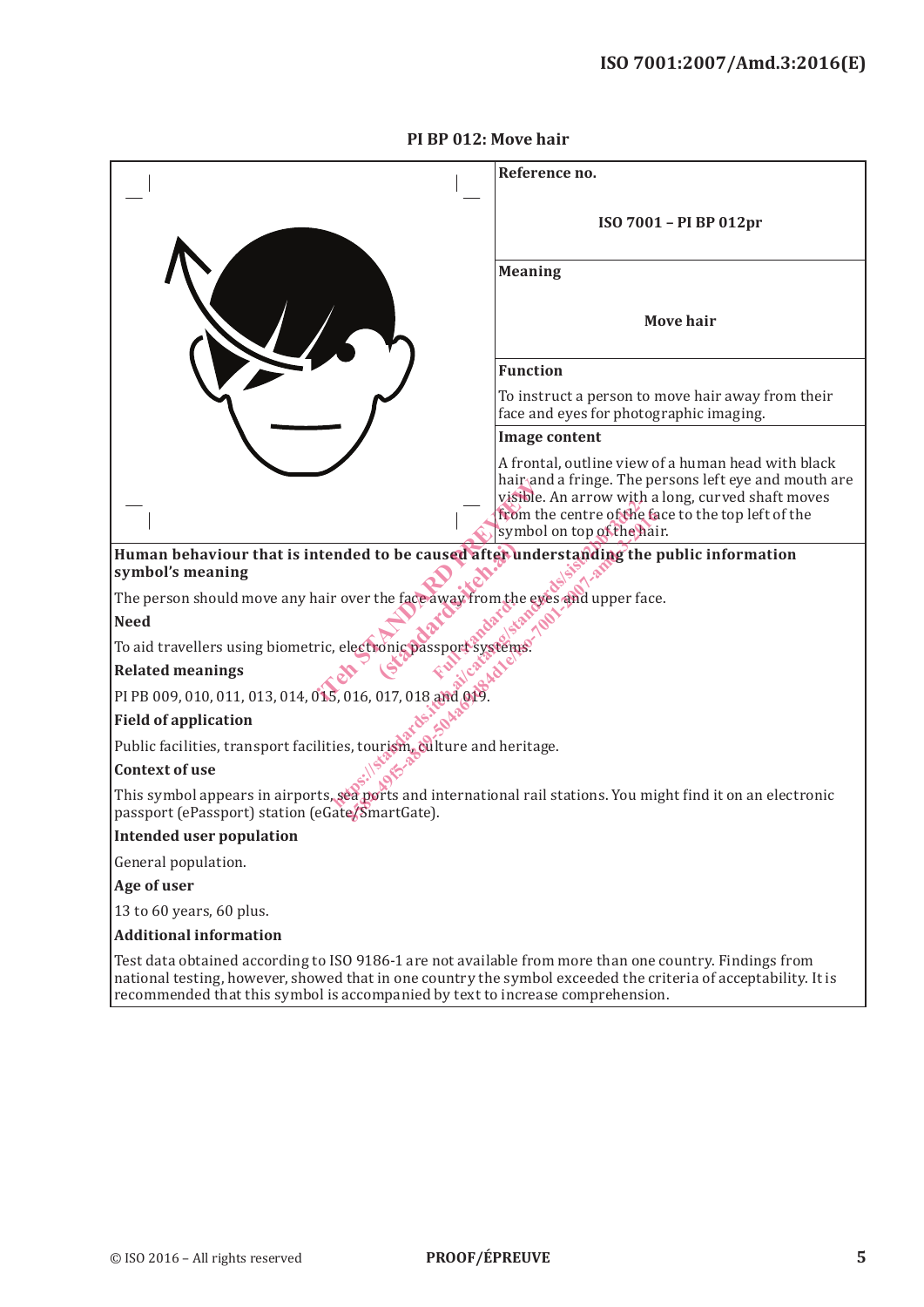#### **Reference no. ISO 7001 – PI BP 013pr Meaning Open passport and place on scanning device Function** To instruct a passenger to open their electronic passport and place it face-down on a scanning device. **Image content** On the left, a partially open passport with the biometric symbol on the cover. On the upper right, a downward pointing arrow with a curved shaft to a scanning device (lower right) on which an open<br>passport is placed. passport is placed. **Human behaviour that is intended to be caused after understanding the public information symbol's meaning** The passenger should open their electronic passport and place it face down on the scanning device. **Need** To aid travellers using biometric, electronic passport systems **Related meanings** PI PB 009, 010, 011, 012, 014, 015, 016, 017, 018 and 019. **Field of application** Public facilities, transport facilities, tourism, culture and heritage. **Context of use** This symbol appears in airports, sea ports and international rail stations. You might find it on an electronic passport (ePassport) station (eGate/SmartGate). **Intended user population** General population. **Age of user** 13 to 60 years, 60 plus. **Additional information** Test data obtained according to ISO 9186-1 are not available from more than one country. Findings from national testing, however, showed that in one country the symbol exceeded the criteria of acceptability. It is recommended that this symbol is accompanied by text to increase comprehension. is the caused afterwater and place it face downs<br>tronic passport and place it face downs<br>tronic passport and place it face downs<br>tronic passport systems. used after understa Extends to determine a scanning device (lower right)<br>
b be caused after understanding the public<br>
nic passport and place it face down on the scann<br>
onic passport and place it face down on the scann<br>
onic passport systems?<br>
And the scanner of t a scanning device (lower right)<br>
be caused after understanding the public is<br>
c passport and place it face down on the scanning<br>
ic passport systems, and of state is the scanning<br>
ic passport systems, and of state is a pro

#### **PI BP 013: Open passport and place on scanning device**